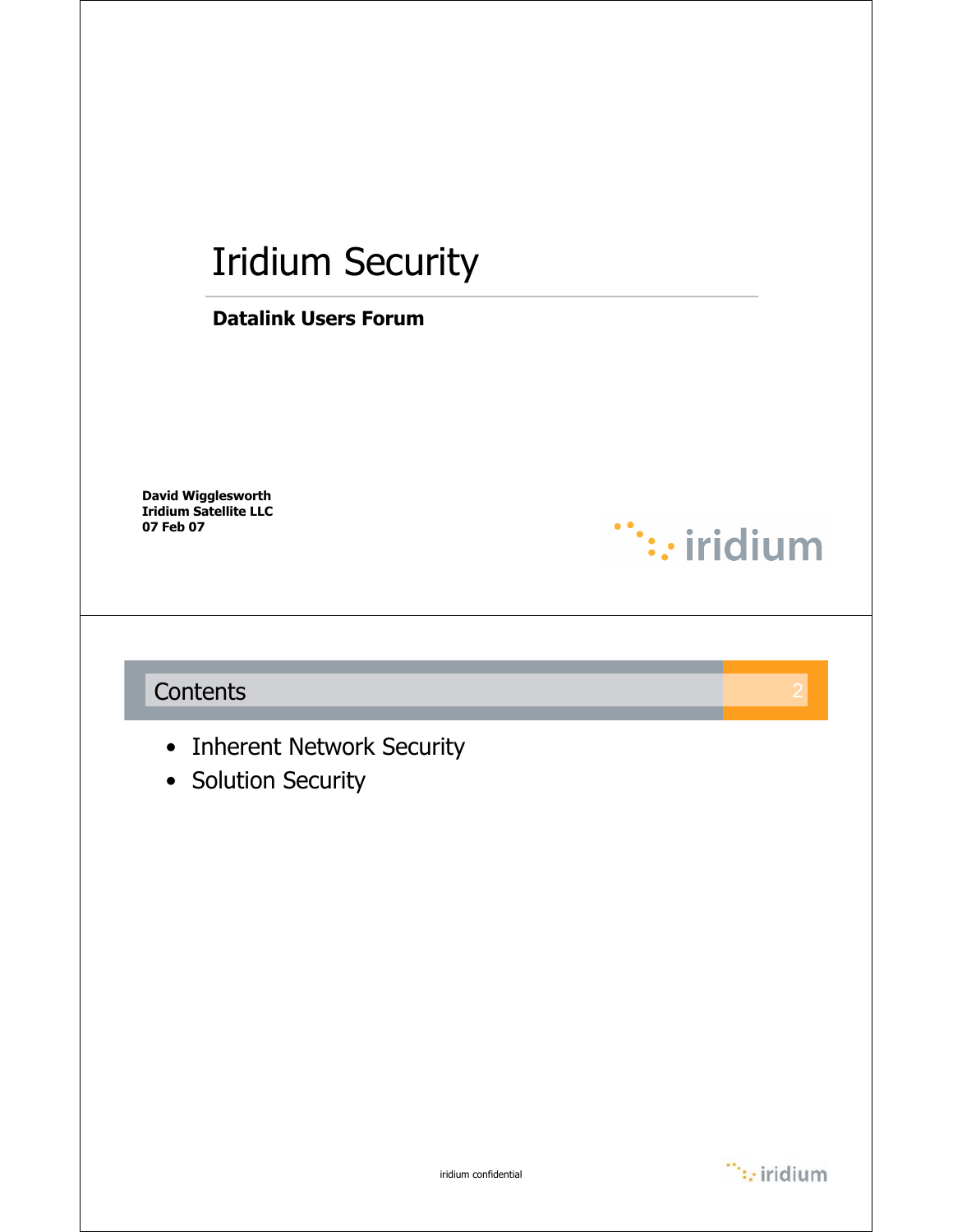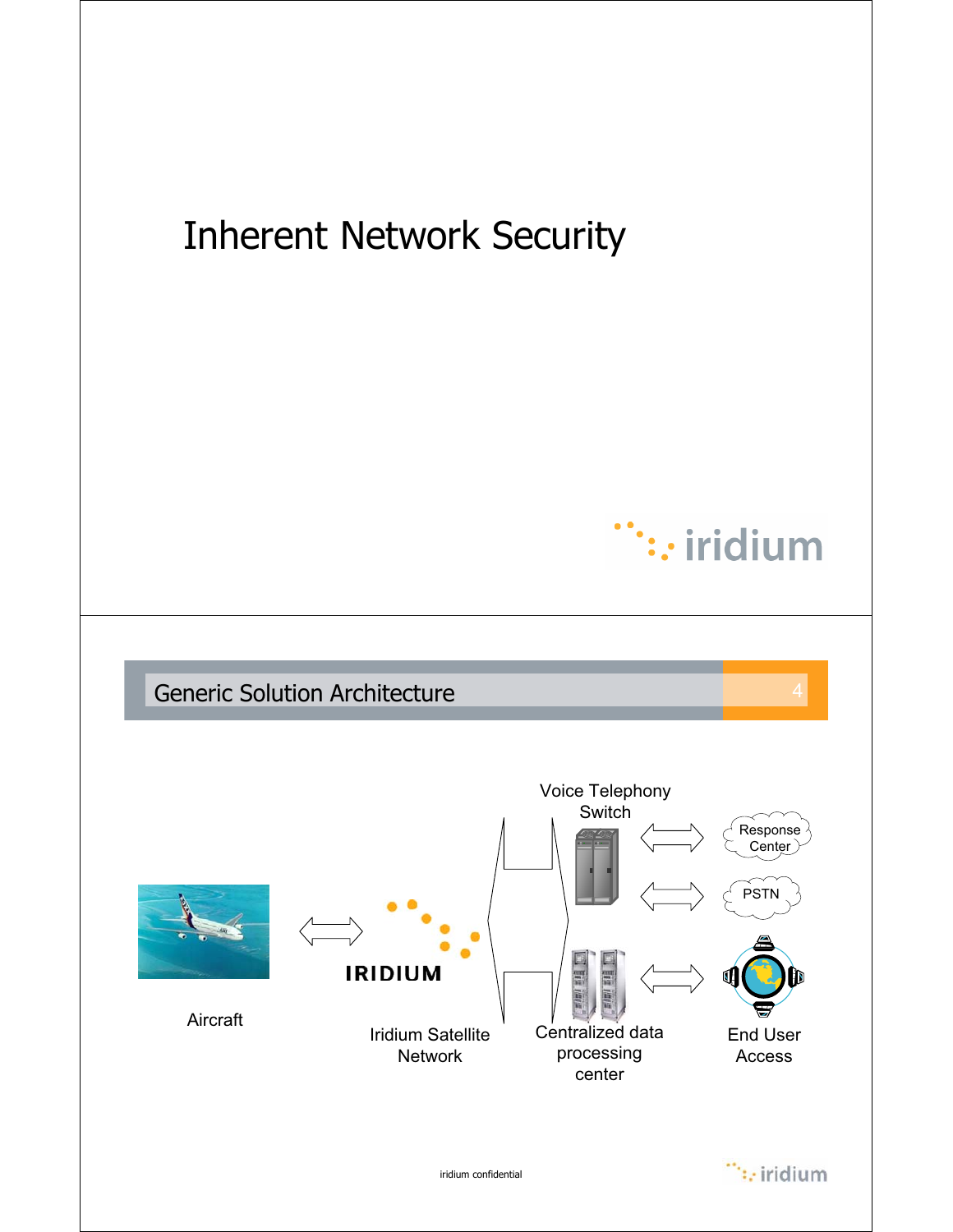

## **Introduction**

The Iridium System supports the GSM-specified algorithm A3 for authentication security.

The table below summarizes the security features explicitly designed into the Iridium system.

| Authentication                               | A3<br>$(128-bit$ Key) |
|----------------------------------------------|-----------------------|
| Equipment Anti-Theft Validation              | Global EIR            |
| Anonymity<br>(User location confidentiality) | <b>TMSI</b> based     |
| Signaling Message Confidentiality            | Not Available         |
| <b>Voice Privacy</b>                         | Not Available         |
| User Fax/Data Confidentiality                | Not Available         |
| User Verification                            | SIM-based PIN         |

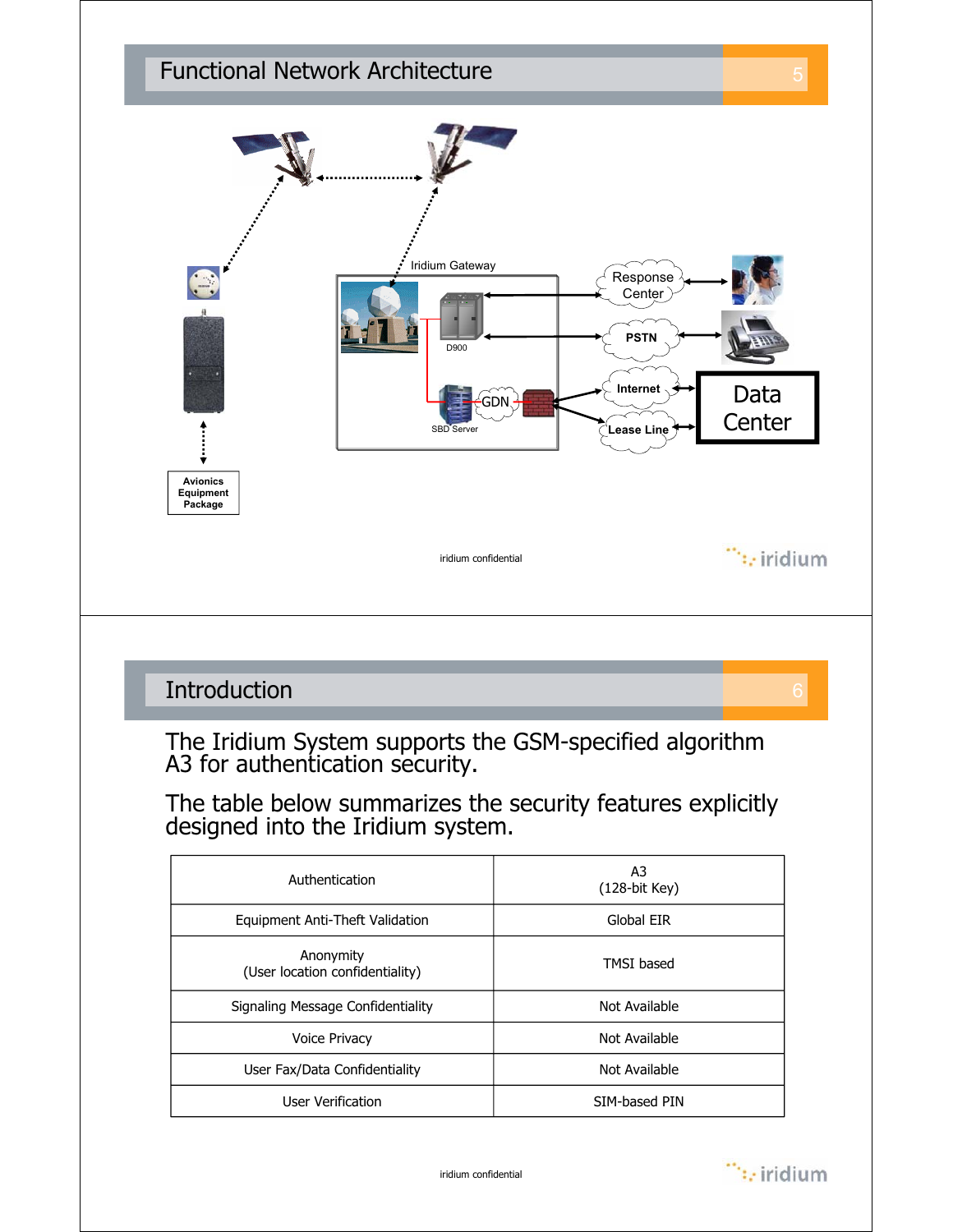#### **Authentication**



- The Iridium System supports the GSM-specified algorithm A3 for authentication security in SIM based subscriber equipment
- The Iridium authentication process is adapted without change directly from the GSM specifications.
- The GSM algorithm A3 is used to encrypt authentication information transmitted over the air interface.
	- Authentication encryption
	- Designed to prevent ISU cloning fraud
	- GSM encryption algorithm A3 is executed on SIM card to generate Signed Result (SRES) response based on the following inputs

iridium confidential

- Secret Ki parameter stored in SIM card
- RAND parameter supplied by network

Hardware/Equipment Validation 8

- EIR Equipment Identity Register – Simply a "white list" and "black list"
- The EIR is a database
- When a ISU requests services from the network its IMEI (International Mobile Equipment Identity) is checked against the EIR to assess which category it falls into.
- Black-listed ISUs are not allowed to access the network:
	- Those reported stolen or
	- Whose operation on the network will adversely affect the network
- White-listed ISUs are those that are permitted to access the network.

 $\dddot{\mathbf{r}}$ : iridium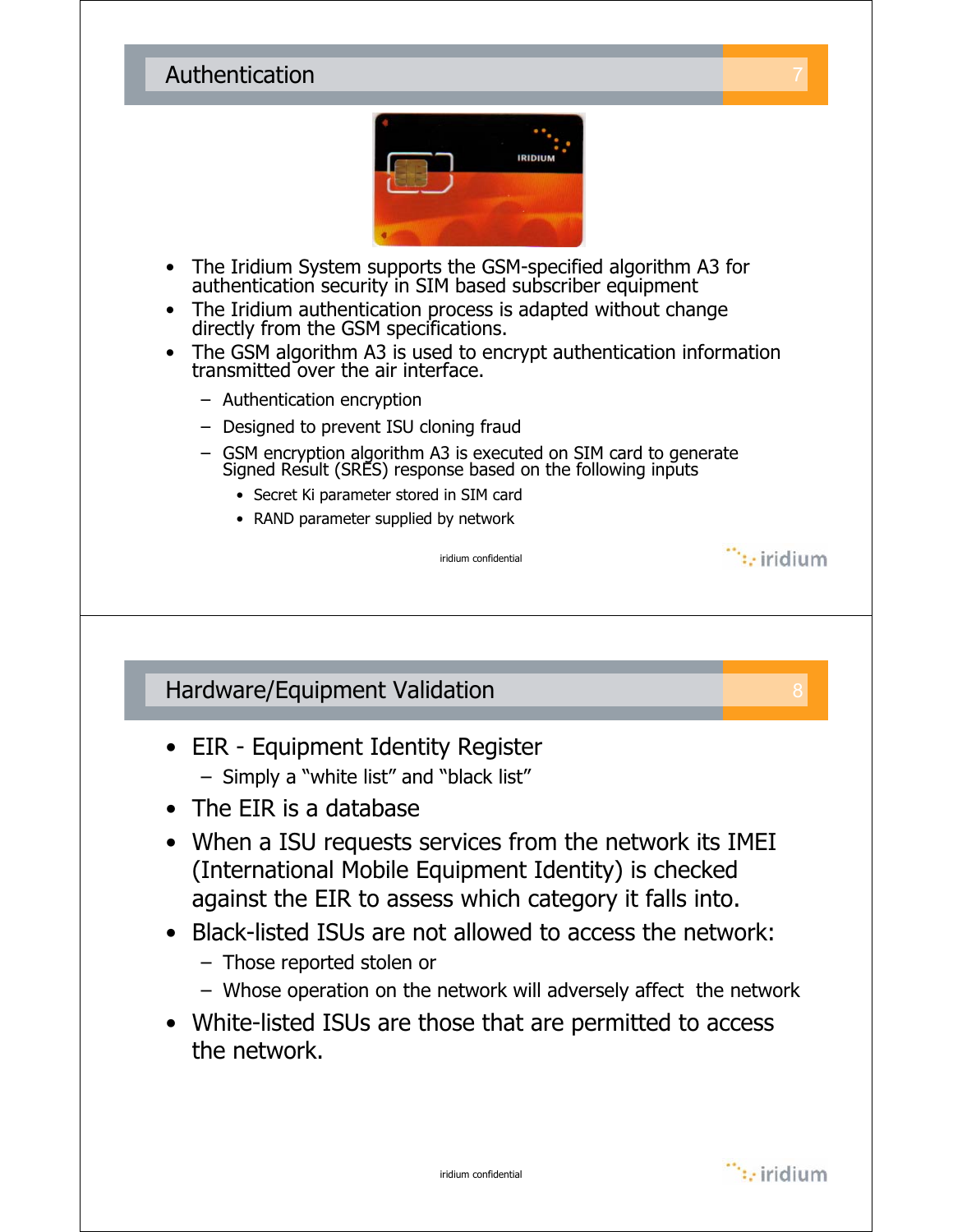## Iridium Channel Security 9

- Iridium voice, data, and signaling channels are afforded some security by the limited distribution of the air interface and feederlink interface specifications.
- The Iridium Air Interface Specification is made available only to Iridium Subscriber Unit (ISU) manufacturers.
	- Iridium Satellite LLC is the sole ISU manufacturer
- Feederlink interface specifications are not distributed outside of Motorola.
- Opportunities for surreptitious monitoring of Iridium bearer channels exist. An eavesdropper could, in principle, monitor:

iridium confidential

- L-Band Channels
	- Uplink, from ISU to Space Vehicle (SV)
	- Downlink, from SV to ISU
- K-Band Channels
- Uplink, from gateway to Space Vehicle (SV)
- Downlink, from SV to gateway



 $\dddot{\mathbf{r}}$ : iridium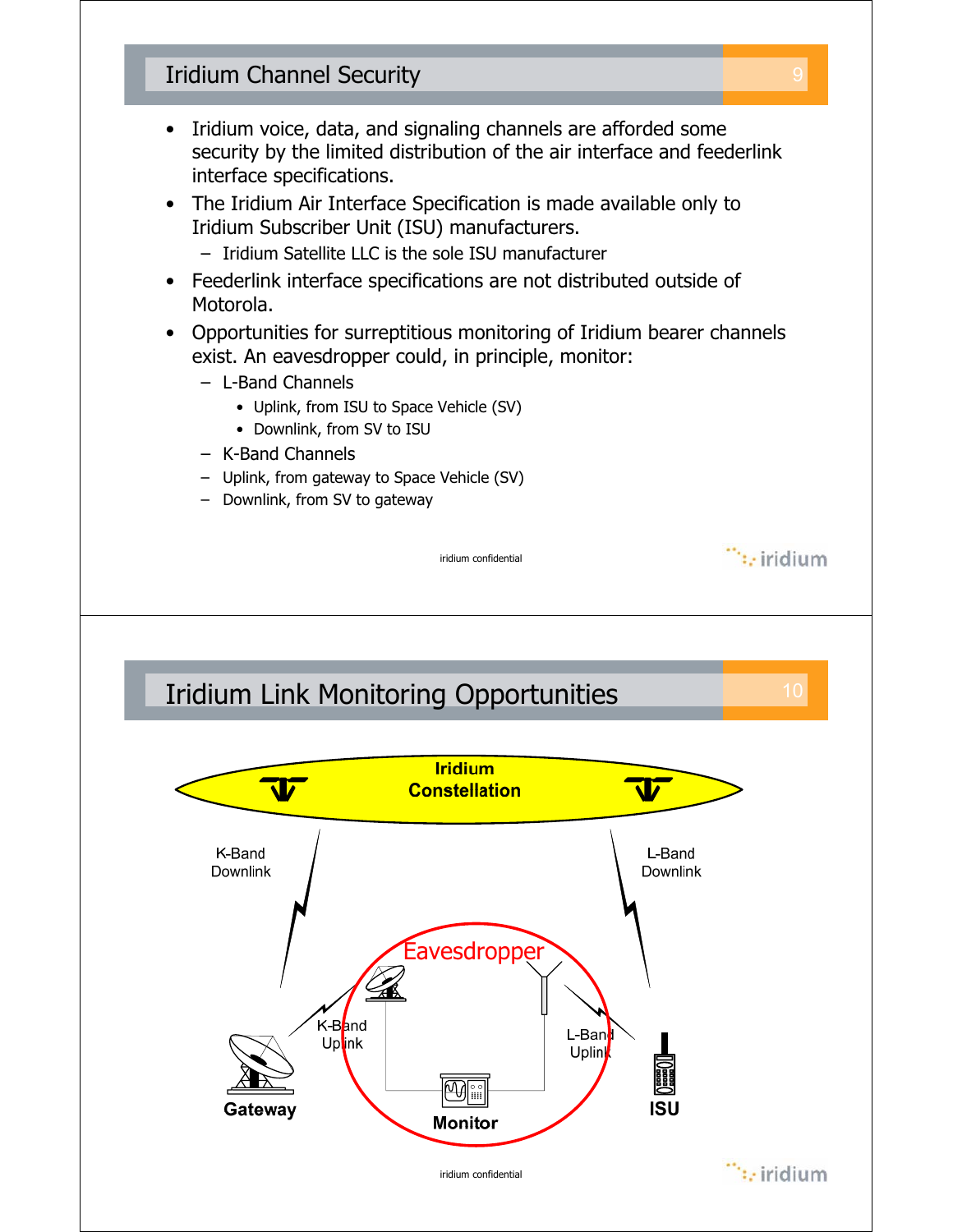## **L-Band Channel Security** • To monitor an L-band channel, – Located within the transmit range of the ISU being monitored ( 10 to 30 km) – ISU downlink L-Band transmissions could be received over a much wider area but within the coverage area of a common beam • The complexity of the Iridium air interface makes the challenge of developing an Iridium L-Band monitoring device very difficult and probably beyond the reach of all but the most determined adversaries. • Among the complications are – Large, continually changing Doppler shifts – Frequent inter-beam and inter-SV handoffs – Time-division multiplexed burst mode channels – Complicated modulation, interleaving and coding  $\dddot{ }$ : iridium iridium confidential **K-Band Channel Security** • To monitor a K-band feederlink channel – Sophisticated monitoring device located in the general proximity of an Iridium gateway. – High-gain antenna capable of tracking SVs as they move from horizon to horizon. • Complexity of feederlink interface poses a formidable technical challenge for prospective eavesdroppers. • Cost of the monitoring device alone would be a strong deterrent. • Among the technical complications are – Large, continually changing Doppler shifts – High capacity, 3.072 Mbps channels – High-gain tracking antenna required – Must reacquire new SV every 10 minutes

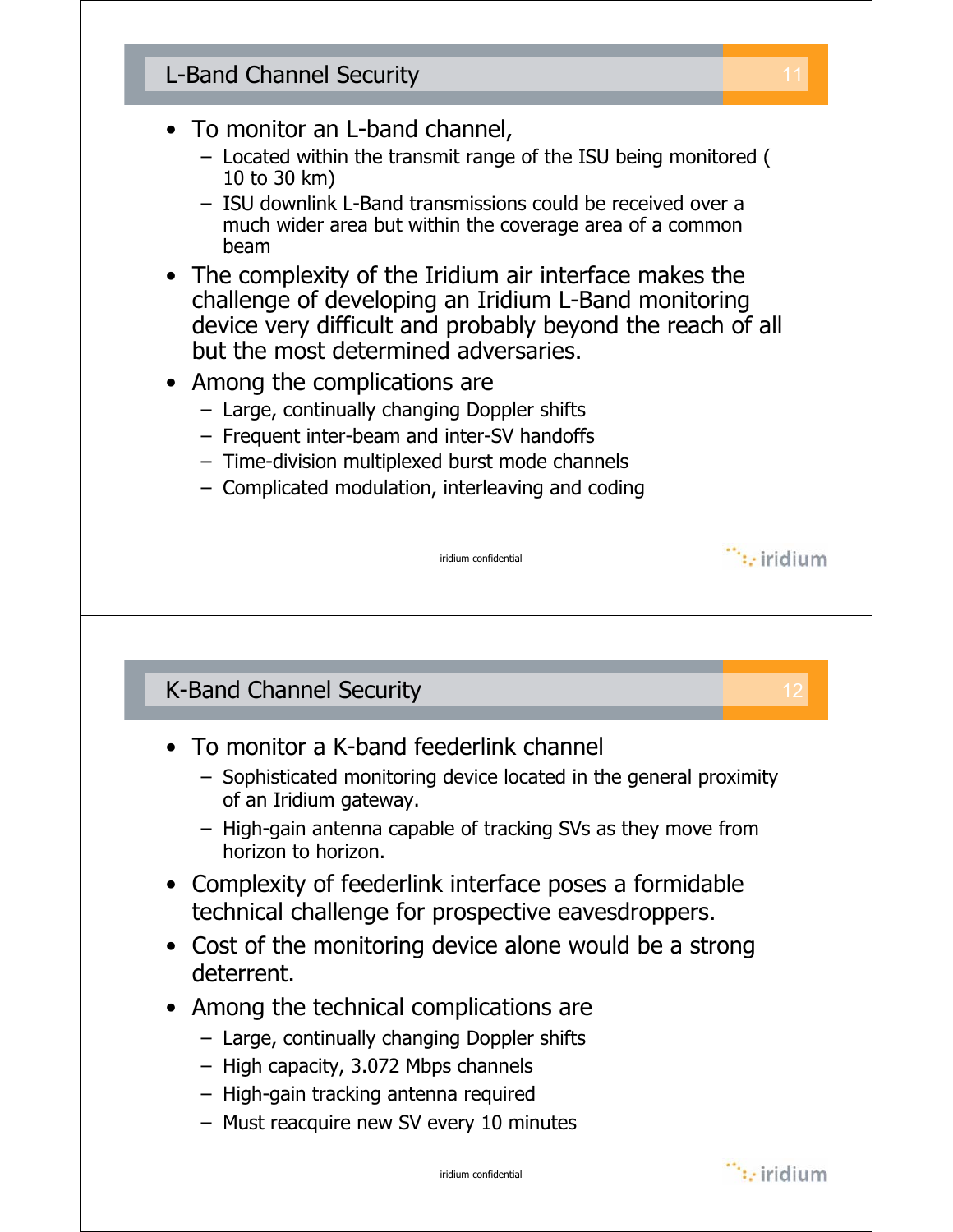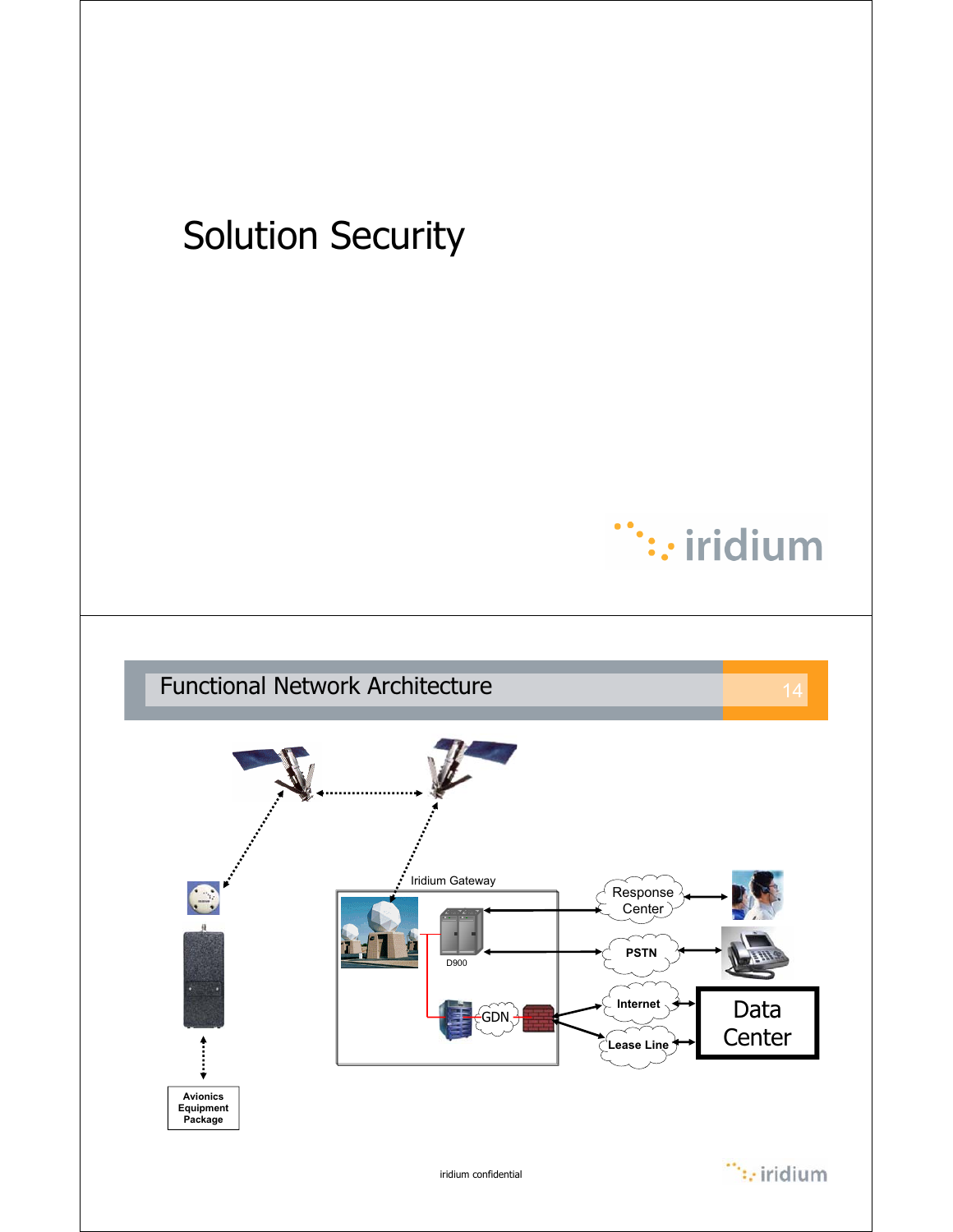